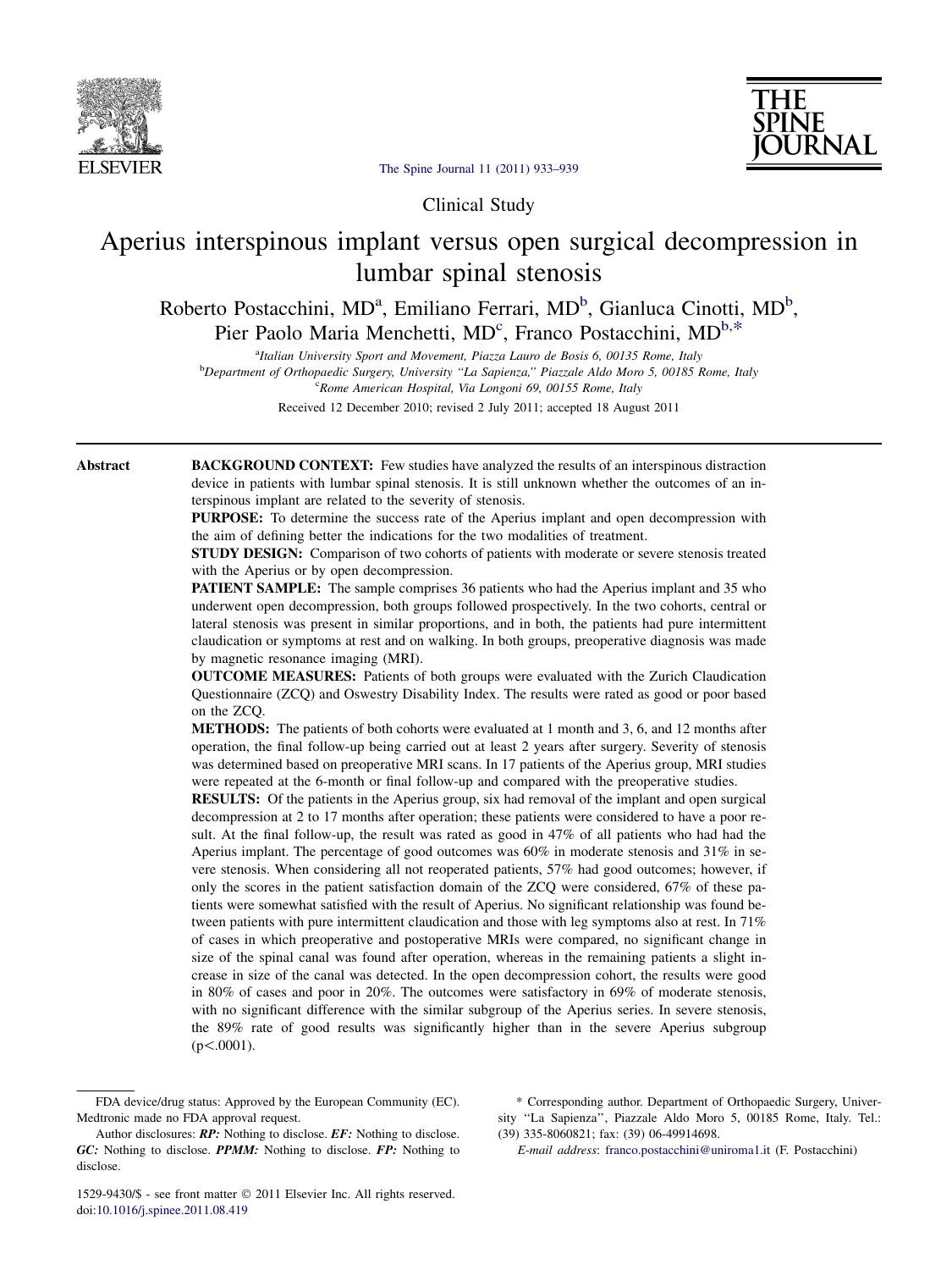<span id="page-1-0"></span>CONCLUSIONS: The Aperius interspinous implant is poorly indicated for severe lumbar stenosis, which is significantly improved only in a small minority of cases, whereas decompression procedures ensure high chances of good results. The implant may be indicated for selected patients with moderate stenosis. The outcomes of the Aperius are not influenced by the type of clinical presentation of lumbar stenosis.  $\oslash$  2011 Elsevier Inc. All rights reserved.

Keywords: Lumbar spinal stenosis; Severity of stenosis; Interspinous implant; Open surgical decompression

## Introduction

The standard operative procedure for lumbar spinal stenosis is open surgical decompression. The first interspinous process implant was developed by Senegas et al. [\[1\]](#page-6-0), who used the device also in lumbar stenosis but only to stabilize the motion segment after open decompression. In previous years, several interspinous devices have been developed to obtain indirect decompression of neural structures in lumbar stenosis by posterior segmental distraction. The most often used implant has been the X-Stop, which is inserted by an open approach centered on the interspinous space [\[2–8\].](#page-6-0)

The Aperius, introduced in the clinical practice in 2007 (Medtronic, Memphis, TN, USA), has been the first interspinous device developed to be implanted percutaneously, usually under local anesthesia.

During the past few years, there has been a widespread use of the interspinous spacers in patients with central or lateral lumbar stenosis of any severity. But, the clinical results of these devices, implanted by open surgery or percutaneously, are still controversial [\[2,3,6–8\].](#page-6-0) Furthermore, only one study [\[9\],](#page-6-0) carried out on very small groups of patients, compared the X-Stop with open decompression.

We compared the results of the Aperius implant with those of open decompression with the aim to better define the indications for the two types of procedures in patients with lumbar stenosis.

## Patients and methods

## Aperius

From September 2007 to April 2008, 36 consecutive patients with lumbar stenosis were treated with the Aperius and followed prospectively. Exclusion criteria in 20 other cases were severe motor deficits (muscle strength less than or equal to 3 of 5), spinal stenosis at greater than two levels, degenerative spondylolisthesis (DS) greater than or equal to 15%, degenerative scoliosis, or severe osteoporosis (total T score in the lumbar spine less than or equal to 3 with dualenergy X-ray absorptiometry) because of the risk of fracture of spinous processes.

There were 20 women and 16 men, aged 52 to 87 years (mean, 68 years). The mean duration of leg symptoms was 8 months. Preoperative diagnosis was made by MRI. Central stenosis was diagnosed in 29 patients, and lateral stenosis in seven patients. Degenerative spondylolisthesis with an average vertebral slipping of 11% was present in six cases. Radicular symptoms only on walking (pure intermittent claudication) were reported by 61% of patients, whereas in 39% radicular pain was present both at rest and on walking (Table 1). Mild motor deficit of a single lumbar nerve root was present in 11 cases. Major comorbid illnesses were reported by 28% of patients (Table 1).

Preoperative clinical status was evaluated by the Zurich Claudication Questionnaire (ZCQ) and Oswestry Disability Index (ODI). Zurich Claudication Questionnaire is an outcomes measurement specific to lumbar stenosis, consisting of three domains: symptom severity (SS), physical function (PF), and patient satisfaction (PS) [\[10,11\].](#page-6-0) The Aperius was implanted at L4–L5 level in 25 cases, L3–L4 in 6 cases, L2–L3 in 2 cases, and both L3–L4 and L4–L5 in 3 cases. Thickness of the device was 10 mm in 16 cases, 12 mm in 15, and 14 mm in 5 ([Fig. 1\)](#page-2-0). It was consistently inserted

Table 1

Clinical data of patients (in numbers) treated with the Aperius or by open decompression

|                                |          | Open          |  |
|--------------------------------|----------|---------------|--|
|                                | Aperius  | decompression |  |
| Clinical presentation          |          |               |  |
| Intermittent claudication      | 22       | 20            |  |
| Pain at rest and on walking    | 14       | 15            |  |
| Type of stenosis               |          |               |  |
| Central                        | 29       | 28            |  |
| Lateral                        | 7        | 7             |  |
| Severity of stenosis           |          |               |  |
| Moderate                       | 20       | 16            |  |
| Severe                         | 16       | 19            |  |
| Degenerative spondylolisthesis | 6        | 5             |  |
| Major comorbidities            | $10*$    | $8^{\dagger}$ |  |
| Operative complications        | $\Omega$ | $\mathbf{3}$  |  |
| Comparison of MRIs             | 17       |               |  |
| Increased size of spinal canal | 5        |               |  |
| Increased size of neuroforamen | 4        |               |  |

MRIs, magnetic resonance imagings.

\* Previous heart infarction or other cardiac diseases, chronic respiratory conditions, diabetes, and hip or knee osteoarthrosis.

Cardiac diseases, chronic respiratory conditions, previous deep venous thrombosis, diabetes, and hip or knee osteoarthrosis.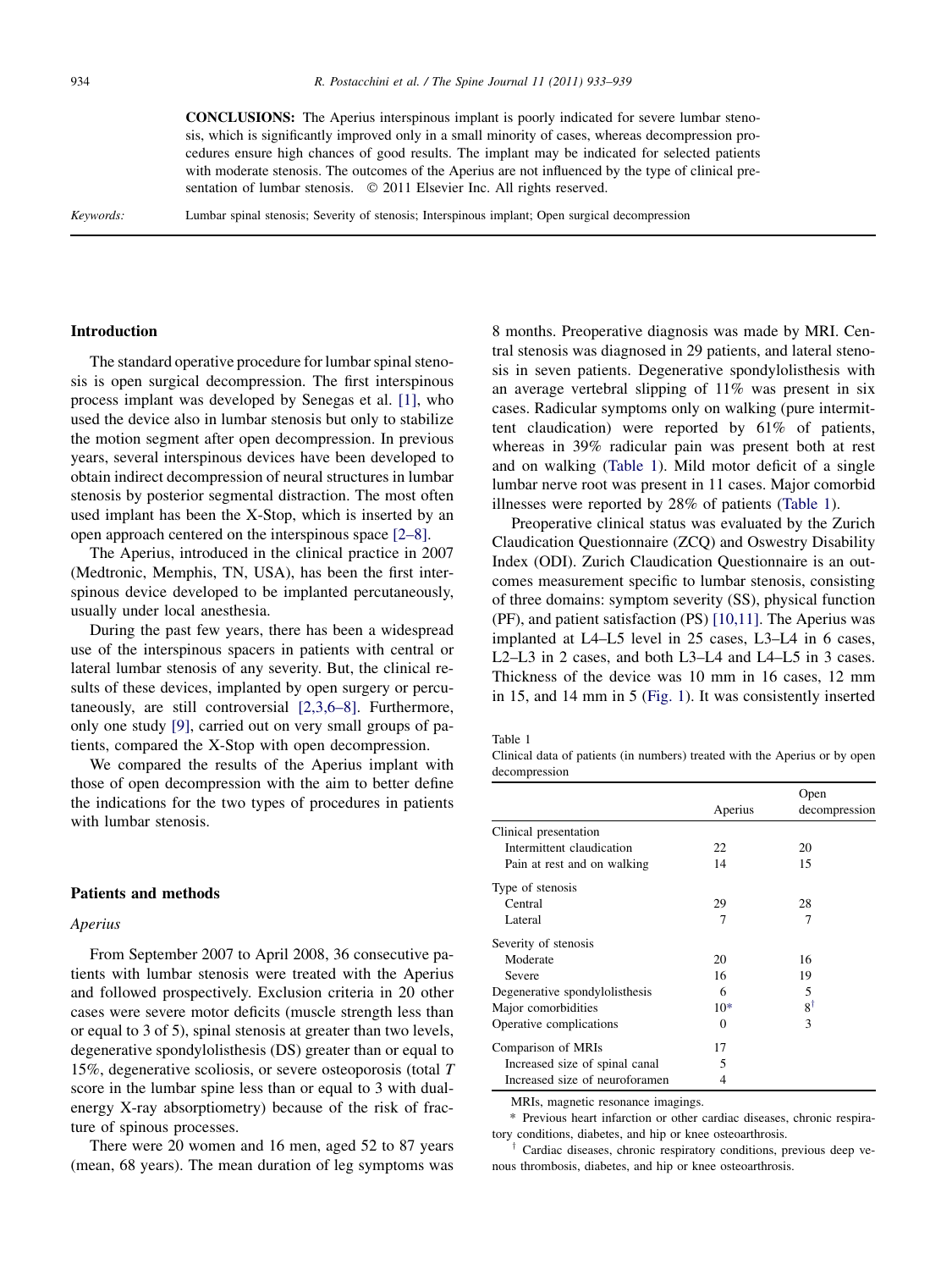<span id="page-2-0"></span>under local anesthesia. Mean postoperative hospitalization was 1.3 days.

Follow-up evaluations were made at 1 month and 3, 6, and 12 months, and the final follow-up at an average of 26 months after operation (range, 24–31 months). However, we also evaluated the patients between or after the shortterm follow-ups in case of persistent or recurrent symptoms. At each scheduled follow-up, clinical evaluation was made by ZCQ and ODI. Patients were evaluated by one of us who was not involved in the treatment.

After 2 to 16 months of the spacer implantation, six patients underwent removal of the implant and open decompression because of no improvement in leg pain or recurrence of pain after a pain-free period.

At final follow-up, the 31 patients, 28 with the Aperius and 3 reoperated on, who attended our hospital were evaluated by the ZCQ and ODI, and those who still had the Aperius underwent X-rays of the lumbar spine. Of the remaining five patients, who were asked to fill in the questionnaires that were mailed, two returned them, whereas three, all reoperated, did not. Thus, the final clinical follow-up was carried out in 33 cases. In 17 patients who had no open decompression, MRI studies were repeated at the 6-month, or the final, follow-up.

## Outcomes assessment

At the time of this study, preoperative MRI scans of each case were independently evaluated by two of the authors and a neuroradiologist who were unaware of the clinical outcome. They were asked to identify two categories of stenosis: moderate and severe.

The severity of central stenosis was evaluated on axial scans by measuring either the midsagittal diameter of the spinal canal and the transverse diameter between the most medial border of the ligamenta flava covering the posterior joints. Measurements were made on the axial scan at the intervertebral level where the spinal canal was narrowest.

## **EVIDENCE METHODS**

### **Context**

Interspinous spacers for spinal stenosis were initially developed as an alternative for patients medically unfit for open decompression. However, their use has expanded in some centers to be considered a general alternative to open decompression for the treatment of lumbar spinal canal stenosis. This matched-cohort study compares these two approaches.

#### Contribution

For patients with moderate or severe stenosis, respectively, the interspinous device provided good outcomes in 60% and 31% of patients as measured by the Zurich Claudication Questionnaire (ZCQ). Following open decompression, results were good in 69% and 89%, respectively. Seventeen percent of the interspinous spacers required removal and revision to open decompression.

#### Implication

This independent study suggests that in cases of severe stenosis, open decompression affords better results than interspinous spacers. In light of reliably good outcomes with open decompression (as demonstrated in the SPORT and Maine spinal stenosis studies), the role for interspinous devices as a general treatment for lumbar spinal stenosis is yet to be determined.

—The Editors

Stenosis was classified as moderate when the midsagittal and/or transverse dimensions were decreased up to 40% than those of the first not stenotic level above or below and severe when the decrease was greater than or equal to 41%. Lateral stenosis was evaluated by measuring the

5

Fig. 1. Anteroposterior (Left) and lateral (Right) radiographs of a 12-mm–thick Aperius interspinous spacer implanted at L4–L5 level.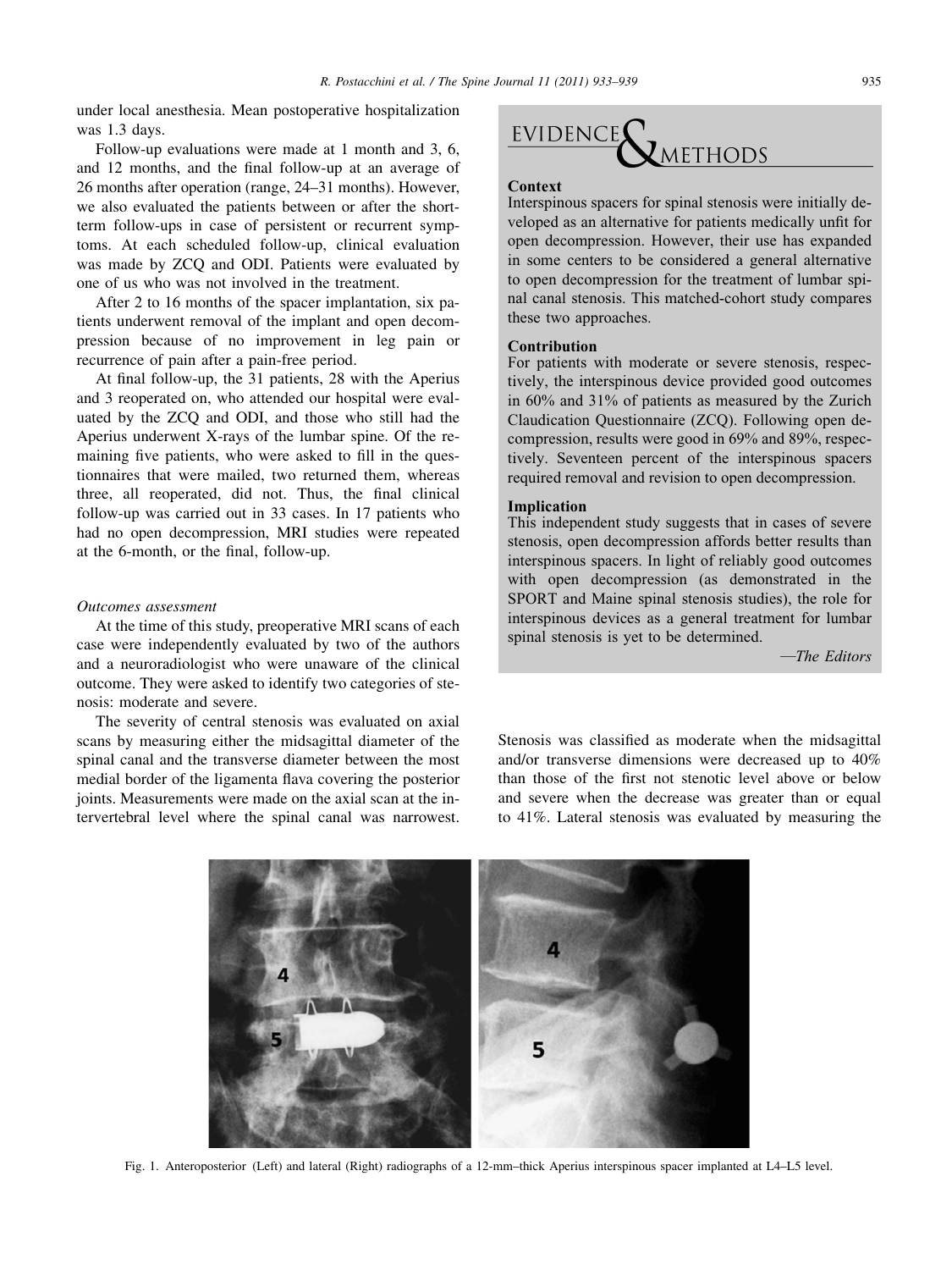sagittal dimension of the most medial part of the lateral spinal canal. Stenosis was classified as moderate when the decrease in width was up to 40% than that of the ipsilateral canal of the first normal level above or below and severe when narrowing was greater. Evaluation of the neuroforamen was made on parasagittal images. Stenosis was considered as moderate when the sagittal dimensions of the midportion of the foramen were decreased up to 40% than those of the first normal foramen above and severe when narrowing was more marked.

The preoperative scores of ZCQ and ODI in patients undergoing the Aperius implant or revision surgery were compared with those obtained at the early and final follow-ups. As in similar previous studies [\[2,3,6,7\],](#page-6-0) the clinical results were rated as good or poor, based on the scores of the ZCQ. The outcome was classified as good when the score in the PS domain was less than or equal to 2.0, that is, the patient was at least somewhat satisfied with the result of operation, and the scores in both the SS and PF domains were improved by at least 0.5 points [\[10,11\].](#page-6-0) For the ODI, the treatment was considered successful when there was an improvement of at least 15 points after surgery.

The X-rays obtained at final follow-up were compared with the immediate postoperative ones. In the 17 not reoperated cases in which both preoperative and postoperative MRIs were available, the two sets of images were compared by the same examiners who determined the severity of stenosis, using similar modalities. There were three options: no change, slight increase, or considerable increase, in size, when the increase was 0% to 10%, 11 to 20%, or greater than 20%, respectively. Interrater correlations were assessed for measurements on preoperative and postoperative MRIs.

## Open decompression

We identified, from the clinical charts, 38 consecutive stenotic patients who had undergone surgery between January 2004 and January 2007. They were all the patients operated in that time frame, once 61 cases presenting with conditions considered contraindications to implantation of Aperius, except osteoporosis, were excluded.

All patients, either if they entered into the study or not, had been included in a prospective trial on the long-term results of open surgery in lumbar stenosis. Of 38 patients, 3 could not be traced, thus leaving 35 cases. There were 18 women and 17 men, aged 53 to 81 years (mean, 65 years). Leg symptoms lasted 2 months to 4 years (mean, 13 months).

Preoperative diagnosis, made on MRI, was central stenosis in 28 cases and lateral stenosis in seven. Degenerative spondylolisthesis with a mean slipping of 12% was present in five patients, four of whom had no vertebral hypermobility on functional X-rays. Pure intermittent claudication was reported by 57% of patients; in the remaining 43%, leg symptoms were present both at rest and on walking [\(Table 1\)](#page-1-0). Mild uni- or bilateral motor deficit of L4, L5, or

S1 root were present in six cases. There were major comorbid conditions in 23% of cases [\(Table 1](#page-1-0)). Preoperatively, patients had filled in the ZCQ and ODI questionnaires.

Operation was performed at L4–L5 level in 23 cases, L3–L4 in 5 cases, L2–L3 in 1 case, and L3–L4 and L4–L5 in 6 cases. Decompression procedures consisted almost always of unilateral or bilateral laminotomy, including seven patients with DS. Complications included a tear of the thecal sac with no clinical sequelae in two cases and one case with transitory motor deficit of L5 root. Mean postoperative hospitalization was 4.6 days.

All patients were followed up for 1 month and 3, 6, and 12 months after surgery. At each follow-up, they filled in the ZCQ and ODI questionnaires. At the time of this study, they were asked to attend for clinical evaluation; the 32 who accepted filled in the ZCQ and ODI, whereas three were asked to respond by mail. The mean time interval between operation and final follow-up was 31 months (range, 24–46 months). In one patient with moderate stenosis, repeat surgery was performed 3 months after the original operation because of persistent leg pain; the result was rated as poor.

#### Outcomes assessment

Preoperative severity of stenosis on imaging studies was determined by the same examiners who evaluated the Aperius patients, using the same methods. The clinical result was rated as good or poor based on the ZCQ scores, using the same methods used for the Aperius group.

### Statistical analysis

Statistical analysis was carried out using SPSS version 12.0 software (SPSS Inc., Chicago, IL, USA). Fisher exact test was used as the test of significance. Values of p less than .05 were deemed to be statistically significant, and only these are reported in the comparison between subgroups in the Aperius and open decompression groups or subgroups of a single group.

## **Results**

#### Aperius

Stenosis was moderate in 20 cases and severe in 16. The type of stenosis is reported in [Table 1](#page-1-0) and the severity of narrowing as related to the type of stenosis in Table 2. Of

#### Table 2

Severity of narrowing in patients with central or lateral stenosis of the spinal canal

| Aperius |          | Open decompression |          |  |
|---------|----------|--------------------|----------|--|
| Central | Lateral  | Central            | Lateral  |  |
| Mod. 14 | Mod. $6$ | Mod. 12            | Mod. 4   |  |
| Sev. 15 | Sev. 1   | Sev. 16            | Sev. $3$ |  |

Mod., moderate; Sev., severe.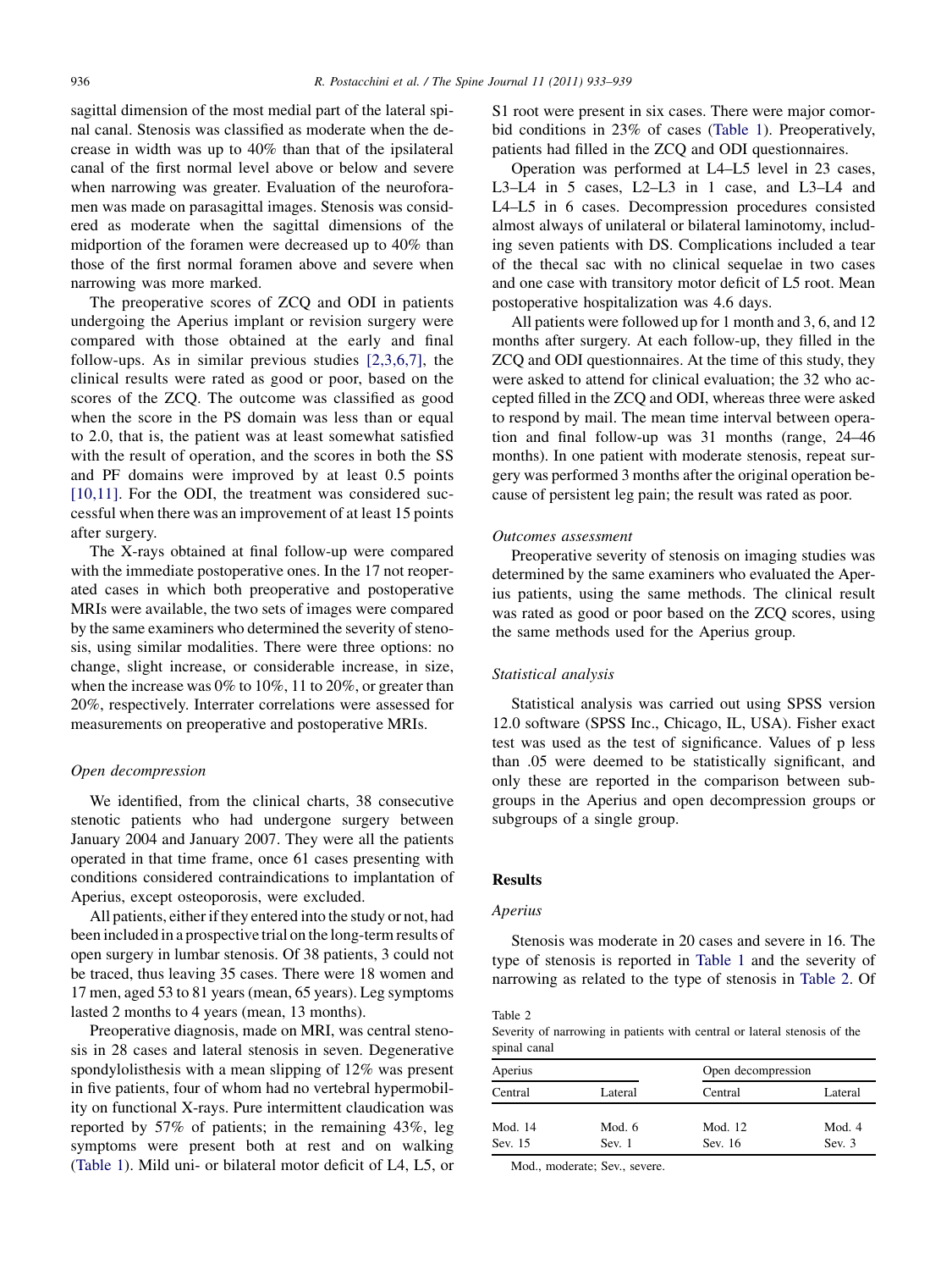the six patients who underwent open surgery, two had moderate stenosis and four had severe stenosis; in these patients, the result was rated as poor.

The mean preoperative and postoperative scores in the ZCQ and ODI of the 31 not reoperated patients are reported in Table 3. The rate of good results was slightly higher at 6-month follow-ups compared with previous follow-ups in moderate stenosis but not in severe stenosis. No significant change was found in both subgroups in subsequent evaluations. At final follow-up, 17 of the 36 patients (47%) were considered to have a good result (Table 4). The percentage of good outcomes was 60% (12 of 20 cases) in the subgroup of moderate stenosis and 31% (5 of 16 cases) in that of severe stenosis, with a significant difference  $(p<.002)$ . When considering all the not reoperated patients, 57% (17 of 30 cases) had good outcomes. However, from the PS domain of the ZCQ, 67% (20 of 30 cases) were found somewhat satisfied with the result of Aperius. The results of the ZCQ agreed with those of ODI in all cases except for 2.

Age, sex, level or levels involved, and thickness of the spacer did not affect the result of operation. No significant relationship was found between patients with pure intermittent claudication and those with leg symptoms also at rest. The proportions of good outcomes in patients with DS (66% in moderate stenosis and 33% in severe stenosis) were similar to those of patients without olisthesis, and in no case did the vertebral slipping increase after Aperius implant.

In all patients who had plain X-rays at final follow-up, the position of the spacer was unchanged and no adjacent bone resorption was seen. In 12 (71%) of the 17 cases in which preoperative and postoperative MRIs were compared, no significant change in size of the spinal canal was found postoperatively, whereas in 5 (29%) a slight increase in size (mean, 16%) of the canal was detected  $(p<.002)$  ([Table 1\)](#page-1-0). The increase appeared to be mainly because of a decrease in thickness of the ligamenta flava or to decreased ligament infolding with resultant reduced encroachment on the spinal canal [\(Fig. 2](#page-5-0)). The intervertebral foramen was slightly enlarged at the operated level or levels in 24% of cases [\(Table 1\)](#page-1-0). On the other hand, no significant relationship was found between the increase in size of the spinal canal or neuroforamen and the clinical result. The

Table 3 Mean preoperative and postoperative ZCQ and ODI scores in the Aperius group

| Preoperative               | 1 mo | $3 \text{ mo}$ | 6 mo | 2-y Follow-up |
|----------------------------|------|----------------|------|---------------|
| ${\rm ZCQ} \atop {\rm 42}$ | 25   | 22             | 18   | 20            |
| <b>ODI</b><br>68           | 39   | 40             | 37   | 40            |

ZCQ, Zurich Claudication Questionnaire; ODI, Oswestry Disability Index.

To better understand the scores of ZCQ, see the description of the questionnaire in the section Patients and methods.

Table 4 Good and poor results in the Aperius and open decompression groups at final follow-up

|                   | Good results   |                | Poor results                                          |                 |
|-------------------|----------------|----------------|-------------------------------------------------------|-----------------|
|                   | Aperius<br>(%) | Op. dec<br>(%) | Aperius<br>(%)                                        | Op. dec.<br>(%) |
| Overall           | 47             | 80             | 53 (6 Re-op*)                                         | 20              |
| Moderate stenosis | 60             | 69             | 40 (2 Re-op <sup>*</sup> ) 31 (1 Re-op <sup>†</sup> ) |                 |
| Severe stenosis   | 31             | 89             | 69 (4 Re-op*)                                         | 11              |

Op. dec., undergoing primarily to open decompression.

\* Re-op: patients undergoing removal of Aperius and open decompression.

 $\dagger$  Re-op: patient undergoing revision surgery after open decompression.

interrater reliabilility coefficients for measurements on preoperative and postoperative MRIs were 0.89 and 0.84, respectively. All six patients who had undergone open surgery had a satisfactory result at final follow-up.

#### Open decompression

Type and severity of stenosis, as well as severity of narrowing as related to type of stenosis are reported in [Tables 1](#page-1-0) [and 2.](#page-1-0)

The preoperative and postoperative ZCQ and ODI scores are reported in [Table 5.](#page-5-0) Patients with moderate stenosis improved in the first 6 months, whereas most of those with severe stenosis reached the final result for leg symptoms after 4 months of operation. At 12-month follow-up, satisfaction with the outcome of surgery in the PS domain of the ZCQ was reported by 10 patients (62%) with moderate and 16 (84%) with severe stenosis. At final evaluation, 28 patients (80%) had a good result, whereas 7 (including the 1 reoperated) had a poor outcome (Table 4). In moderate stenosis, the percentage of good results was 69% (11 of 16 cases), with no significant difference compared with the moderate subgroup of Aperius (Table 4). In the severe subgroup, the good outcomes were 89% (17 of 19 cases), the difference with the similar Aperius subgroup being significant  $(p<.0001)$ .

In patients with DS, the 60% rate of good results was lower than in the entire cohort because of persistence of moderate back pain. No relationship was found between the result of surgery and age, sex, type of leg symptoms, and type of stenosis.

#### **Discussion**

Interspinous spacers have been used in various degenerative diseases on the lumbar spine [\[12\].](#page-6-0) However, few studies have analyzed the results of implantation of a spacer, with no additional neural decompression, in lumbar stenosis, and in all trials, the X-Stop was used [\[2–9,12–14\]](#page-6-0). Zucherman et al. [\[2\]](#page-6-0), in a prospective randomized multicenter study evaluating the 1-year outcome of the interspinous implant using the ZCQ, reported a success rate of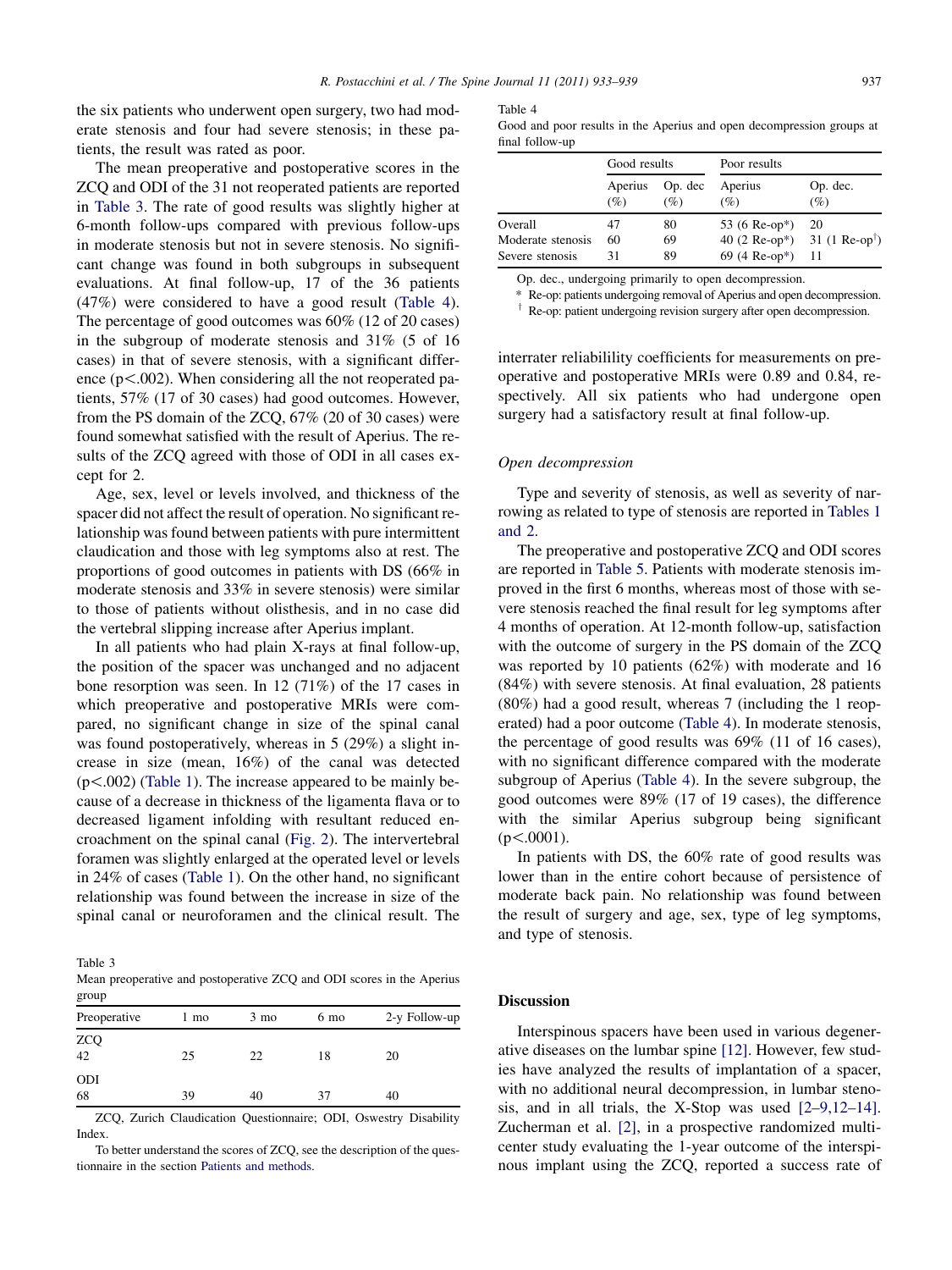<span id="page-5-0"></span>

Fig. 2. MRI scans of a patient who underwent implantation of the Aperius for L3–L4 central lumbar stenosis. Left: Preoperative axial scan showing enfolding of thickened ligamenta flava (small arrow) that encroached on the spinal canal. Right: On the postoperative axial image, obtained at 6-month follow-up, there was less encroachment of the ligamenta flava (small arrow) onto the spinal canal due to thinning of the ligaments, and slight increase in size of the thecal sac. Synovial fluid is visible in the right facet joint (arrowhead). The large arrow points the interspinous spacer.

59%. The same authors [\[3\],](#page-6-0) in a study on 100 patients followed up for 2 years, found a clinically significant improvement in the SS and the PF domains of the ZCQ in 60% and 57% of patients, respectively, whereas 73% were somewhat satisfied. Only slightly worse results were reported by Siddiqui et al. [\[6\]](#page-6-0) in a group of 24 patients. However, Brussee et al. [\[7\]](#page-6-0) found a good outcome, when considering all three domains of the ZCQ, in only 31% of 62 cases. Similar results were reported by Verhoof et al. [\[8\]](#page-6-0), who had a failure rate of 58% in patients with DS. In the only study [\[9\]](#page-6-0) comparing the X-Stop with open decompression, the success rate was 78% in 18 who had a spacer and 33% in 12 decompression procedures.

We compared a group of patients undergoing the Aperius implant and one treated by open decompression. Although the latter was a historical one, the two cohorts were entirely comparable because both patients were followed prospectively using the same methods of evaluation. Moreover, in the open decompression group, we excluded all patients with conditions representing contraindications for an interspinous device.

No trial has related the results of an interspinous implant to the severity of stenosis. Furthermore, in most studies, the indication for the implant was pure intermittent claudication [\[2,3,5–7,9,13,14\]](#page-6-0). Nonetheless, claudication, while

Table 5

Mean preoperative and postoperative ZCQ and ODI scores in the open decompression group

| Preoperative     | 1 mo | $3 \text{ mo}$ | 6 mo | 2-y Follow-up |
|------------------|------|----------------|------|---------------|
| $ZCQ$<br>51      | 17   | 17             | 14   | 13            |
| <b>ODI</b><br>69 | 20   |                | 12   | 12            |

ZCQ, Zurich Claudication Questionnaire; ODI, Oswestry Disability Index.

being the most characteristic clinical feature, is not the unique presentation of lumbar stenosis. In many patients, leg pain is also present at rest and exacerbates on walking to a varying extent [\[15\]](#page-6-0). We compared the outcome of treatment in patients with different types of clinical presentation and severity of stenosis.

In our series, the outcomes of Aperius or open decompression were not affected by the type of clinical presentation; this suggests that a spacer may be indicated also for patients with leg symptoms at rest. Conversely, a clearcut difference was found between moderate and severe stenosis. In the Aperius series, the rate of good results was significantly higher in moderate, than in severe, stenosis. In the latter subgroup, 25% of patients underwent open decompression and the success rate in the entire subgroup was 31%. In patients with severe stenosis in the open decompression group, the percentage of good results (89%) was significantly higher. Aperius spacer may thus be a therapeutic option in selected patients with moderate stenosis, whereas it is poorly indicated for severe stenosis.

Schonstrom et al. [\[16\]](#page-6-0) measured the size of the spinal canal and the area of the thecal sac on axial computed tomography scans in central stenosis. Measurement of the area of the sac was found to be the most reliable for diagnosis of central stenosis, the critical value being 100 mm [\[2\]](#page-6-0). Nevertheless, neither in that study nor in others, a differentiation was made between moderate and severe stenosis. Furthermore, in the study by Schonstrom [\[16\],](#page-6-0) no evaluation was made of the lateral canal or intervertebral foramen. In our patients, we evaluated MRIs, which allow better visualization than computed tomography of the ligamentum flavum and intervertebral disc. The preoperative evaluation of severity of central stenosis was based on measurements, on axial scans, of the size of the central spinal canal, compared with that of the first adjacent not stenotic level above or below, rather than on the area of the canal or the thecal sac at the stenotic level. A